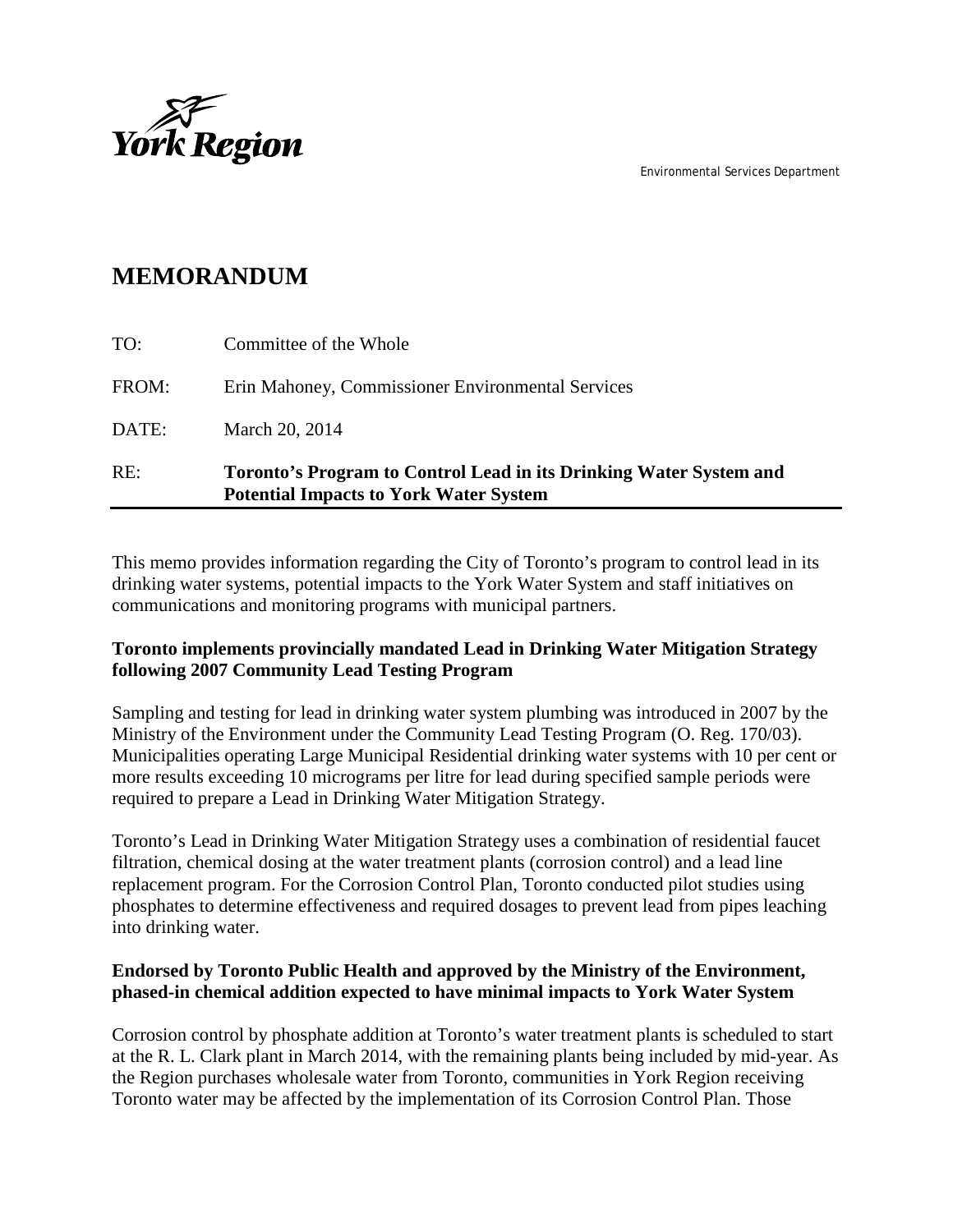communities include: Markham, Stouffville, Richmond Hill, Vaughan, as well as smaller volumes to Aurora, Newmarket, East Gwillimbury, Kleinburg and King City.

Regional staff will continue to work and communicate with Toronto Water as implementation proceeds. Coordinated sampling within the York Water System will be initiated once the program begins. Regional staff do not anticipate any impacts to the York Water System as a result of Toronto's Corrosion Control Plan.

The phosphate to be used is a food grade additive. There are no known negative health impacts associated with the addition of phosphate to drinking water under the proposed corrosion control plan. York Region Community and Health Services Department has reviewed the program and agrees with Toronto Public Health's endorsement*.*

For institutional, commercial and industrial (ICI) customers that rely on York Region's municipal water for commercial heating or cooling, manufacturing or other use, a communication advising them of the phosphate addition has been sent so that they may determine any potential impacts to their systems (see *Attachment 1*).

#### **Communication on Corrosion Control Plan is a joint venture with local municipalities**

Environmental Services has instituted a joint communications and data sharing plan with the local municipalities. An information sheet (see *Attachment 2*) and York.ca update have been developed to address questions regarding Toronto's Corrosion Control Plan and its potential impacts. Ongoing communication with local municipal staff is being coordinated by Region staff.

Erin Mahoney, M. Eng. Commissioner of Environmental Services

LM/BB

 $\overline{a}$ 

Attachments (2)

#5390426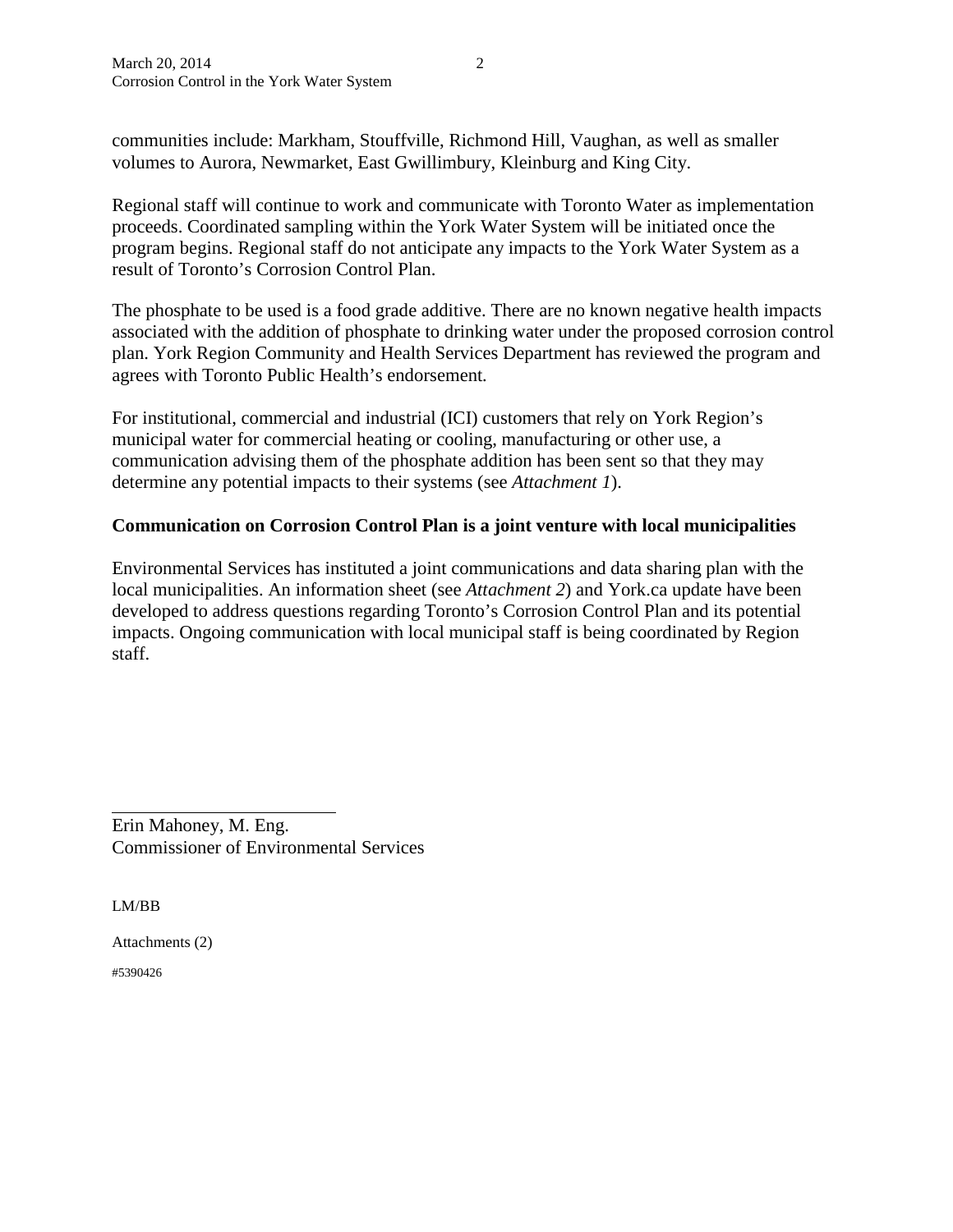

February 28, 2014

Dear Industrial, Commercial, Institutional Customer:

#### Re: City of Toronto Implementation of corrosion control and Information for industrial, commercial and institutional water users

In 2007, Ministry of the Environment, under the Community Lead Testing Program, introduced sampling and testing for lead in drinking water system plumbing (O. Reg.170/03). York Region and its local municipalities had excellent results under the Lead Testing Program and therefore have no requirement to implement a corrosion control plan. As a result of the Lead Testing Program, the City of Toronto is required to implement a Corrosion Control Plan, and has prepared a plan for their drinking water systems. City of Toronto's plan has been approved by the Ministry of the Environment and endorsed by Toronto Public Health.

York Region purchases wholesale water from Toronto. The communities of Markham, Whitchurch-Stouffville, Richmond Hill, Vaughan receive water from Toronto, as well as smaller volumes of Toronto water are in the drinking water supply to Aurora, Newmarket, East Gwillimbury, Kleinburg and King City. Some industrial, commercial and institutional customers in these communities receive water from Toronto and may be affected by implementation of the corrosion control plan.

Toronto's Corrosion Control Plan includes phosphate dosing at its water treatment plants starting in March 2014. Based on results of comprehensive pilot studies, the initial dosage will be three mg/L phosphate. It is expected that York Region customers could expect to see up to one mg/L of phosphate in the water supply. Once the initial conditioning period of approximately two years is complete, the dose will be adjusted to maintenance levels.

The majority of users will not notice a change to their water. However, if you rely on municipal water for commercial heating or cooling, manufacturing or another use, you should contact your heating, or cooling supplier or process consultant to discuss whether slight adjustments may be needed.

To learn more about the City of Toronto's Corrosion Control Plan, please visit their website at <http://ow.ly/u1gm4>

For more information on York Region water quality, please visit [www.york.ca/drinkingwater](http://www.york.ca/drinkingwater)

Sincerely,

Krivne

Brett Bloxam Director, Operations Maintenance and Monitoring The Regional Municipality of York Environmental Services Department

Attachment: *York Region Corrosion Control Information Sheet*